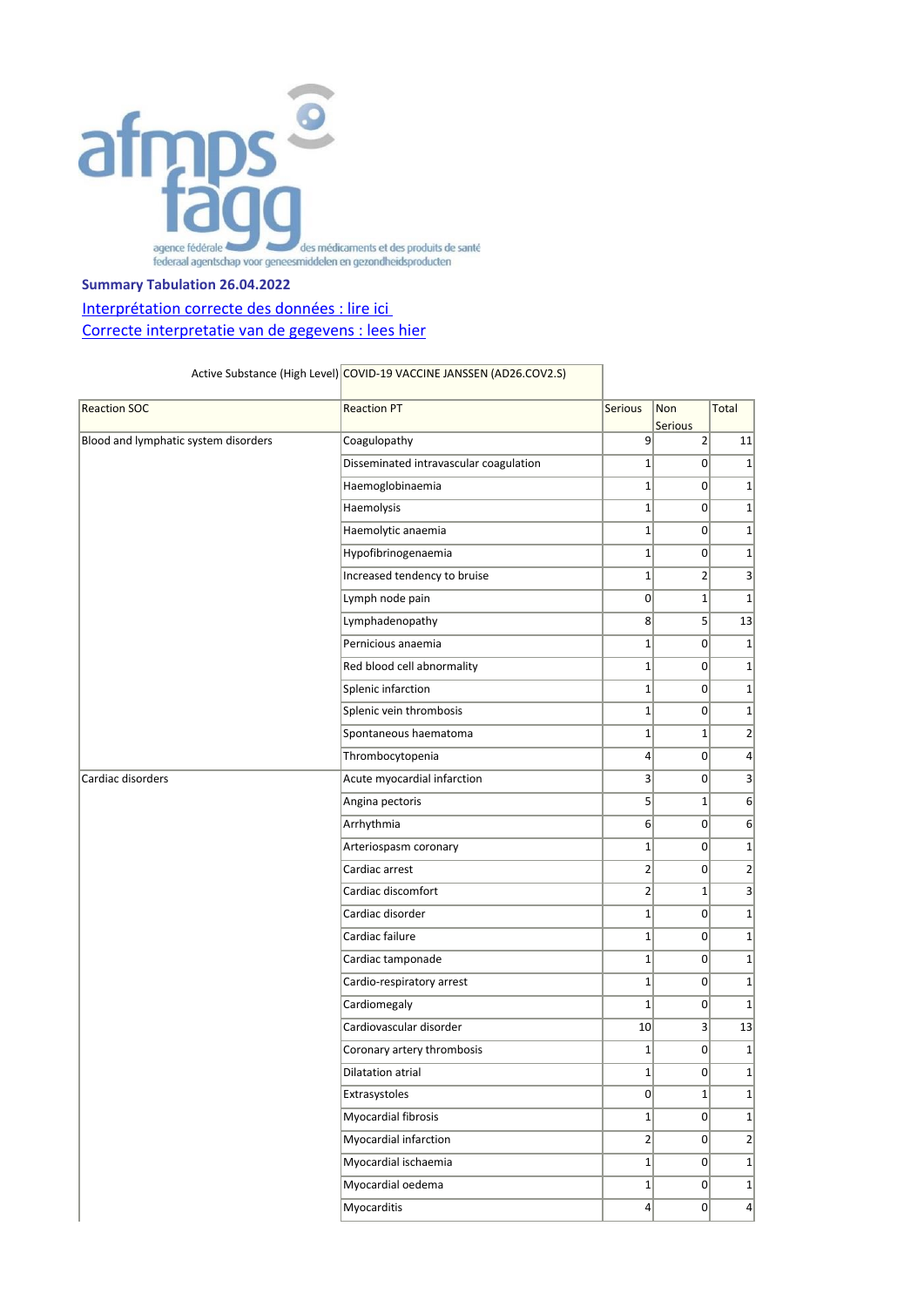|                             | Palpitations                    | 13              | 14             | 27                         |
|-----------------------------|---------------------------------|-----------------|----------------|----------------------------|
|                             | Pericarditis                    | $\vert 4 \vert$ | 0              | $\overline{4}$             |
|                             | Sinus tachycardia               | 0               | $1\vert$       | $\mathbf{1}$               |
|                             | Tachycardia                     | $\vert 4 \vert$ | $\overline{7}$ | 11                         |
| Ear and labyrinth disorders | Deafness                        | 3               | 0              | 3                          |
|                             | Deafness unilateral             | $1\vert$        | 0              | $\mathbf 1$                |
|                             | Ear discomfort                  | $\mathbf 0$     | $\vert$ 3      | 3                          |
|                             | Ear pain                        | 3               | 3 <sup>2</sup> | 6                          |
|                             | Hyperacusis                     | $\overline{2}$  | $\overline{0}$ | $\overline{2}$             |
|                             | Hypoacusis                      | $\overline{2}$  | $\overline{2}$ | $\overline{4}$             |
|                             | Inner ear disorder              | $\mathbf{1}$    | 0              | $\mathbf 1$                |
|                             | Motion sickness                 | $\mathbf{1}$    | 0              | $\mathbf{1}$               |
|                             | Tinnitus                        | 21              | 21             | 42                         |
|                             | Vertigo                         | 15              | 13             | 28                         |
|                             | Vestibular disorder             | $\mathbf{1}$    | $\overline{0}$ | $\mathbf{1}$               |
| Endocrine disorders         | Basedow's disease               | $\mathbf 0$     | $1\vert$       | $\mathbf 1$                |
|                             | Thyroid disorder                | $\overline{0}$  | $1\vert$       | $\mathbf 1$                |
| Eye disorders               | Acute macular neuroretinopathy  | $\mathbf{1}$    | $1\vert$       | $\overline{2}$             |
|                             | Altered visual depth perception | $\mathbf{1}$    | $\sigma$       | $\mathbf 1$                |
|                             | Asthenopia                      | $\mathbf 0$     | $\overline{2}$ | $\mathbf 2$                |
|                             | Blepharitis                     | $\mathbf{1}$    | $\overline{0}$ | $\mathbf 1$                |
|                             | <b>Blindness</b>                | $\mathbf{1}$    | $1\vert$       | $\overline{2}$             |
|                             | <b>Blindness unilateral</b>     | $\overline{2}$  | 0              | $\overline{2}$             |
|                             | Cataract                        | $\mathbf{1}$    | 0              | $\mathbf 1$                |
|                             | Chorioretinopathy               | $\mathbf{1}$    | 0              | $\mathbf 1$                |
|                             | Diplopia                        | $\overline{2}$  | 0              | $\overline{2}$             |
|                             | Eye disorder                    | 0               | $1\vert$       | $\mathbf 1$                |
|                             | Eye movement disorder           | $\mathbf{1}$    | 0              | $\mathbf 1$                |
|                             | Eye pain                        | $\overline{2}$  | 5 <sup>2</sup> | $\overline{7}$             |
|                             | Eye swelling                    | $\mathbf{1}$    | $1\vert$       | $\overline{2}$             |
|                             | Glaucoma                        | 0               | $1\vert$       | $1\vert$                   |
|                             | Lacrimation increased           | $2\vert$        | $\overline{0}$ | $\overline{\mathbf{c}}$    |
|                             | Ocular hyperaemia               | $1\vert$        | 2              | 3                          |
|                             | Photophobia                     | 2               | $\overline{0}$ | $\overline{2}$             |
|                             | Retinal artery occlusion        | $1\vert$        | $\overline{0}$ | $\mathbf 1$                |
|                             | Retinal detachment              | $1\vert$        | 0              | $\mathbf 1$                |
|                             | Swelling of eyelid              | $1\vert$        | $\overline{0}$ | $\mathbf{1}$               |
|                             | Vision blurred                  | 6 <sup>1</sup>  | 8 <sup>1</sup> | 14                         |
|                             | Visual acuity reduced           | 3 <sup>2</sup>  | $\mathbf{0}$   | 3                          |
|                             | Visual impairment               | $\vert 4 \vert$ | $\overline{5}$ | 9                          |
| Gastrointestinal disorders  | Abdominal discomfort            | $\vert$ 3       | 3              | 6                          |
|                             | Abdominal distension            | $1\vert$        | $1\vert$       | $\overline{2}$             |
|                             | Abdominal pain                  | 20              | 3              | 23                         |
|                             | Abdominal pain lower            | 0               | 1              | $\mathbf{1}$               |
|                             | Abdominal pain upper            | 6 <sup>1</sup>  | $\overline{7}$ | 13                         |
|                             | Aphthous ulcer                  | $1\vert$        | $1\vert$       | $\overline{2}$             |
|                             | Chapped lips                    | $\mathbf{0}$    | 1              |                            |
|                             | Constipation                    | $1\vert$        | $\overline{0}$ | $\mathbf 1$                |
|                             | Dental discomfort               | $1\vert$        | $\overline{0}$ | $\mathbf 1$<br>$\mathbf 1$ |
|                             | Diarrhoea                       | 19              | 8 <sup>°</sup> | 27                         |
|                             |                                 |                 |                |                            |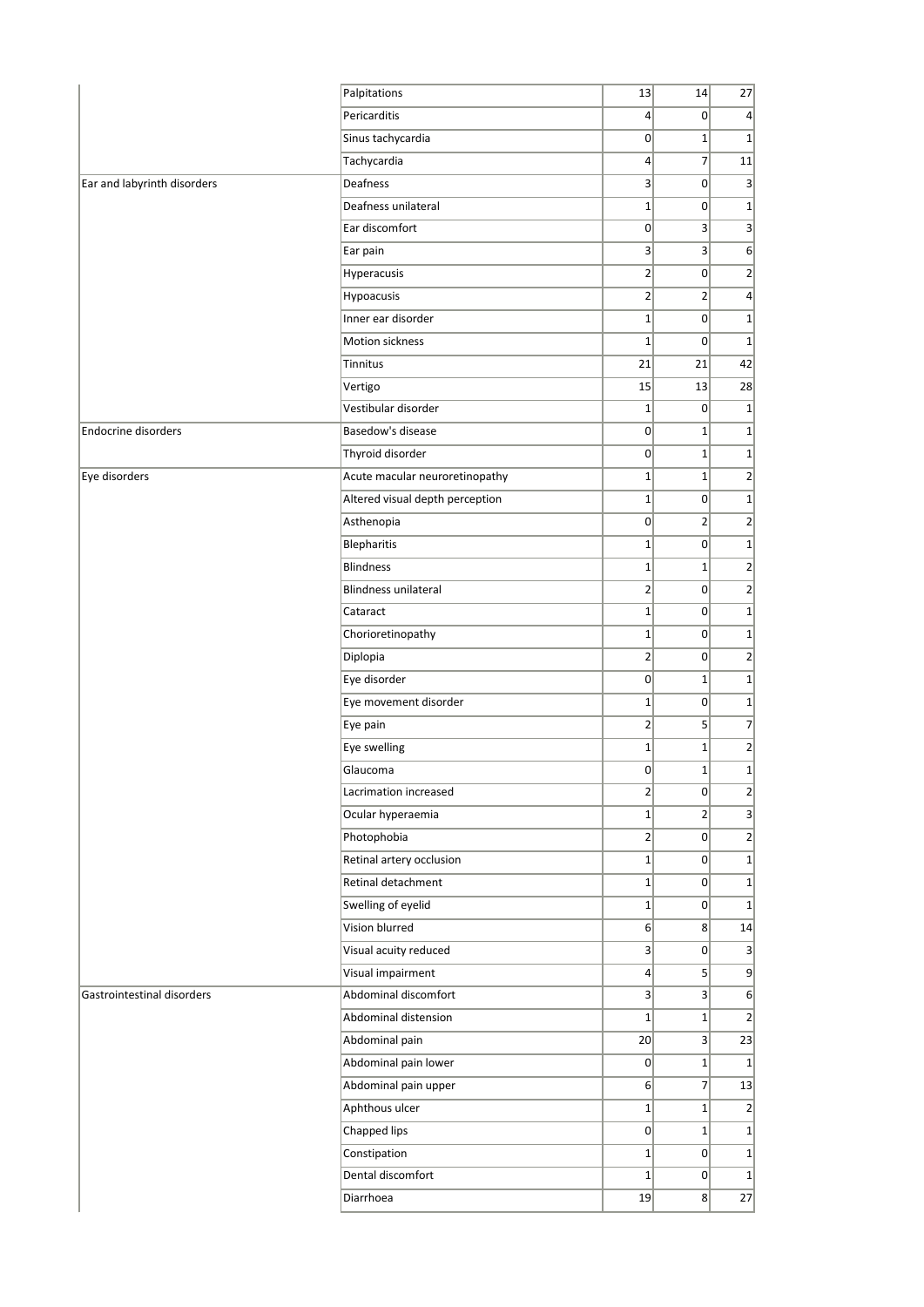|                                           | Dry mouth                             | $\mathbf{1}$   | 2               | $\left  \frac{3}{2} \right $ |
|-------------------------------------------|---------------------------------------|----------------|-----------------|------------------------------|
|                                           | Dyspepsia                             | $\overline{2}$ | $\overline{0}$  | 2                            |
|                                           | Dysphagia                             | 3              | $\overline{0}$  | 3                            |
|                                           | Faeces discoloured                    | $\mathbf{1}$   | $1\vert$        | $\overline{2}$               |
|                                           | Flatulence                            | $\mathbf{1}$   | 0               | $1\vert$                     |
|                                           | Frequent bowel movements              | $1\vert$       | $\overline{0}$  | $1\vert$                     |
|                                           | Gastrointestinal disorder             | $\mathbf 0$    | $1\vert$        | $1\vert$                     |
|                                           | Gastrointestinal motility disorder    | $\mathbf 0$    | $1\vert$        | $1\vert$                     |
|                                           | Gastrointestinal pain                 | $\mathbf{1}$   | $\overline{0}$  | 1                            |
|                                           | <b>Gingival bleeding</b>              | 0              | $1\vert$        | $1\vert$                     |
|                                           | Glossodynia                           | 0              | $1\vert$        | $1\vert$                     |
|                                           | Haematemesis                          | $\mathbf{1}$   | $\Omega$        | 1                            |
|                                           | Hyperchlorhydria                      | $\mathbf{1}$   | 0               | $1\vert$                     |
|                                           | Hypoaesthesia oral                    | $\mathbf 1$    | $\overline{2}$  | $\vert$                      |
|                                           | Intestinal ischaemia                  | $\mathbf{1}$   | $\overline{0}$  | $1\vert$                     |
|                                           | Lip swelling                          | $\mathbf{1}$   | $1\vert$        | 2                            |
|                                           | Mesenteric vein thrombosis            | $\mathbf{1}$   | $\overline{0}$  | $1\vert$                     |
|                                           | Mouth swelling                        | $\mathbf 1$    | 0               | $1\vert$                     |
|                                           | Nausea                                | 215            | 89              | 304                          |
|                                           | Odynophagia                           | $\mathbf 0$    | $1\vert$        | $1\vert$                     |
|                                           | Oral discomfort                       | $\mathbf{1}$   | $\Omega$        | $1\vert$                     |
|                                           | Oral pain                             | $\mathbf 0$    | $1\vert$        | $1\vert$                     |
|                                           | Palatal disorder                      | $\mathbf{1}$   | 0               | 1                            |
|                                           | Pancreatitis                          | $\mathbf{1}$   | 0               | 1                            |
|                                           | Pancreatitis acute                    | $1\vert$       | $\overline{0}$  | $1\vert$                     |
|                                           | Retching                              | $\mathbf 0$    | 2 <sup>2</sup>  | $\overline{2}$               |
|                                           | Small intestinal haemorrhage          | $\mathbf{1}$   | $\overline{0}$  | $1\vert$                     |
|                                           | Swollen tongue                        | $\mathbf{1}$   | 0               | 1                            |
|                                           | Tongue coated                         | $\mathbf{1}$   | $1\vert$        | 2                            |
|                                           | Vomiting                              | 28             | 16              | 44                           |
| General disorders and administration site | Administration site pain              | $\mathbf 1$    | 0               | $1\vert$                     |
| conditions                                | Application site pain                 | 0              | 1               | $1\vert$                     |
|                                           | Asthenia                              | 29             | 17              | 46                           |
|                                           | Axillary pain                         | $\overline{2}$ | $\overline{0}$  | $\overline{2}$               |
|                                           | Chest discomfort                      | 15             | 6 <sup>1</sup>  | 21                           |
|                                           | Chest pain                            | 21             | 11              | 32                           |
|                                           | Chills                                | 324            | 101             | 425                          |
|                                           | Condition aggravated                  | 3              | $1\vert$        | $\vert$                      |
|                                           | Death                                 | 11             | $\overline{0}$  | 11                           |
|                                           | Decreased activity                    | 2              | 0               | 2                            |
|                                           | Discomfort                            | 3 <sup>2</sup> | $\vert 4 \vert$ | 7                            |
|                                           | Disease recurrence                    | $\overline{2}$ | $\overline{0}$  | $\overline{2}$               |
|                                           | Drug ineffective                      | $1\vert$       | $\overline{0}$  | 1                            |
|                                           | Exercise tolerance decreased          | $\mathbf{1}$   | $1\vert$        | $\left  \right $             |
|                                           | Extensive swelling of vaccinated limb | 18             | 11              | 29                           |
|                                           | Face oedema                           | $1\vert$       | 0               | 1                            |
|                                           | Facial pain                           | $\mathbf 0$    | $\overline{2}$  | $\overline{2}$               |
|                                           | Fatigue                               | 384            | 192             | 576                          |
|                                           | Feeling abnormal                      | $\overline{2}$ | 8               | 10 <sup>1</sup>              |
|                                           | Feeling cold                          | $\overline{7}$ | 7               | 14                           |
|                                           |                                       |                |                 |                              |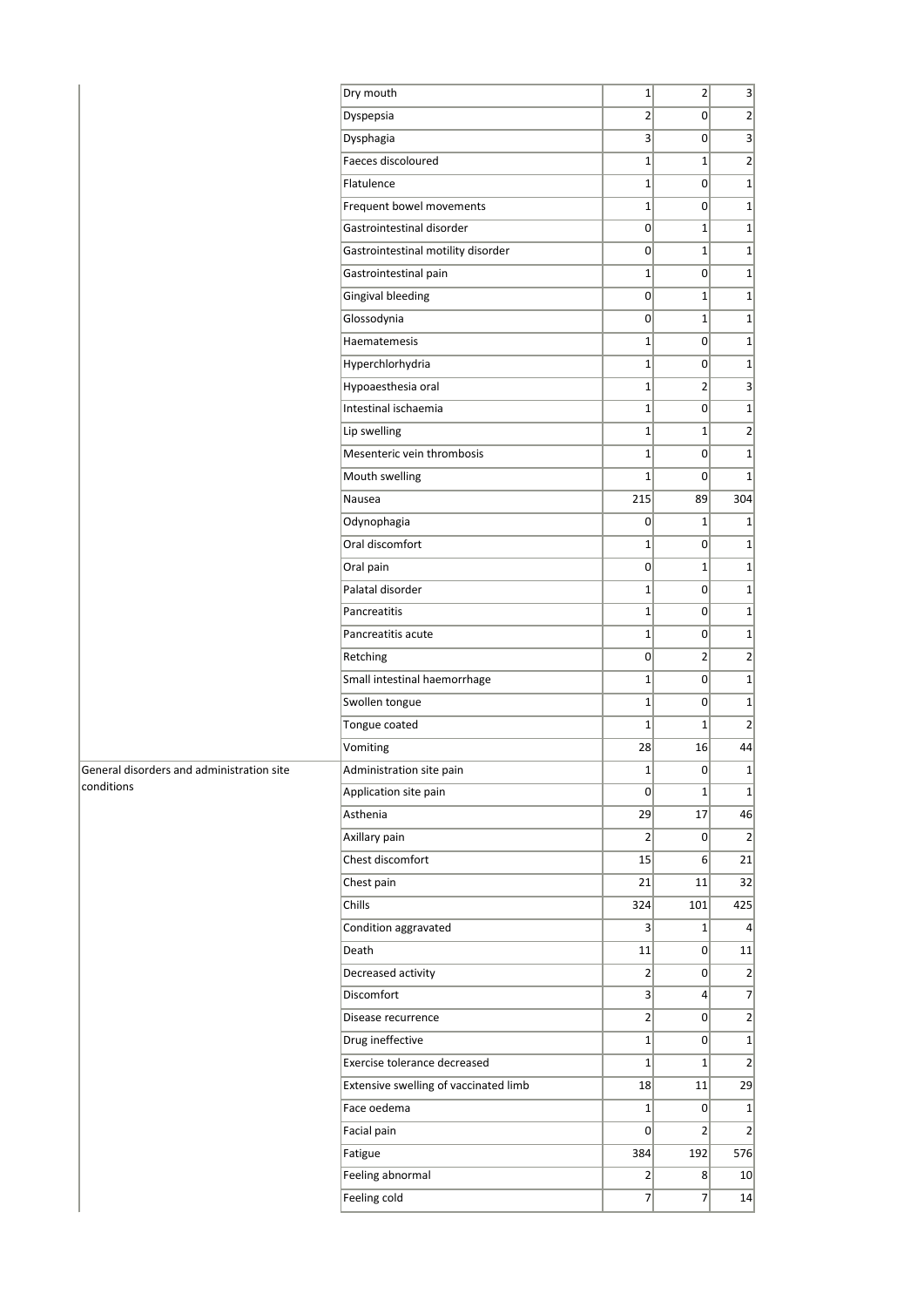| Feeling hot                           | 6              | 7              | 13                      |  |
|---------------------------------------|----------------|----------------|-------------------------|--|
| Feeling of body temperature change    | 5              | 6              | 11                      |  |
| Feeling of relaxation                 | 0              | $\mathbf{1}$   | $\mathbf{1}$            |  |
| Gait disturbance                      | 7              | 5              | 12                      |  |
| Gait inability                        | 0              | $\overline{2}$ | $\overline{2}$          |  |
| General physical health deterioration | 3              | $\mathbf{0}$   | 3                       |  |
| Hypothermia                           | $\mathbf{1}$   | $\overline{0}$ | 1                       |  |
| Ill-defined disorder                  | 0              | $\mathbf{1}$   | $\mathbf{1}$            |  |
| Illness                               | 2              | 8              | 10                      |  |
| Inflammation                          | $\overline{2}$ | 0              | 2                       |  |
| Influenza like illness                | 44             | 27             | 71                      |  |
| Injection site bruising               | 2              | 0              | 2                       |  |
| Injection site discomfort             | $\mathbf{1}$   | $\mathbf{0}$   | $\mathbf{1}$            |  |
| Injection site erythema               | 3              | 3              | $6 \mid$                |  |
| Injection site haematoma              | 1              | 0              | $\mathbf 1$             |  |
| Injection site induration             | 0              | $\mathbf{1}$   | 1                       |  |
| Injection site inflammation           | 0              | $\mathbf{1}$   | $1\vert$                |  |
| Injection site mass                   | 0              | $\mathbf{1}$   | $\mathbf{1}$            |  |
| Injection site movement impairment    | 2 <sup>1</sup> | $\Omega$       | $\mathbf{2}$            |  |
| Injection site nodule                 | $\mathbf{1}$   | 0              | 1                       |  |
| Injection site pain                   | 19             | 30             | 49                      |  |
| Injection site pruritus               | 0              | 1              | 1                       |  |
| Injection site rash                   | $\mathbf{1}$   | $\mathbf{0}$   | $\mathbf{1}$            |  |
| Injection site reaction               | 150            | 50             | 200                     |  |
| Injection site swelling               | $\overline{4}$ | 1              | 5                       |  |
| Injection site warmth                 | $\mathbf{0}$   | 2              | 2                       |  |
| Malaise                               | 268            | 101            | 369                     |  |
| Mucosal dryness                       | $\mathbf{1}$   | 0              | $\mathbf{1}$            |  |
| Multiple organ dysfunction syndrome   | $\mathbf{1}$   | 0              | 1                       |  |
| Oedema                                | 1              | 0              | 1                       |  |
| Oedema peripheral                     | $\overline{2}$ | 0              | $\overline{\mathbf{c}}$ |  |
| Pain                                  | 16             | 16             | 32                      |  |
| Peripheral swelling                   | 7              | 7              | 14                      |  |
| Pre-existing condition improved       | $\mathbf{1}$   | 0              | 1                       |  |
| Pyrexia                               | 346            | 170            | 516                     |  |
| Sense of oppression                   | $\overline{4}$ | $\mathbf{1}$   | 5 <sup>1</sup>          |  |
| Sluggishness                          | $\mathbf{1}$   | $\mathbf{1}$   | 2                       |  |
| Sudden death                          | $\overline{2}$ | $\Omega$       | $\overline{2}$          |  |
| Swelling                              | 3              | 0              | 3                       |  |
| Temperature regulation disorder       | $\mathbf{1}$   | 0              | $1\vert$                |  |
| Therapeutic response unexpected       | 0              | $\overline{2}$ | $\overline{\mathbf{c}}$ |  |
| Therapy non-responder                 | $\overline{5}$ | $\mathbf{0}$   | 5                       |  |
| Thirst                                | $\mathbf{1}$   | $\mathbf{1}$   | 2                       |  |
| Thirst decreased                      | $\mathbf{1}$   | 0              | $\mathbf{1}$            |  |
| Vaccination failure                   | 6              | 0              | $6 \mid$                |  |
| Vaccination site bruising             | $\overline{2}$ | 0              | 2                       |  |
| Vaccination site swelling             | $\mathbf{1}$   | 0              | $\mathbf{1}$            |  |
| Hepatic failure                       | $\mathbf{1}$   | 0              | $\mathbf 1$             |  |
| Hepatic pain                          | $\mathbf{1}$   | $\mathbf{1}$   | 2                       |  |
| Portal vein thrombosis                | $\mathbf{1}$   | $\overline{0}$ | $\mathbf{1}$            |  |
|                                       |                |                |                         |  |

Hepatobiliary disorders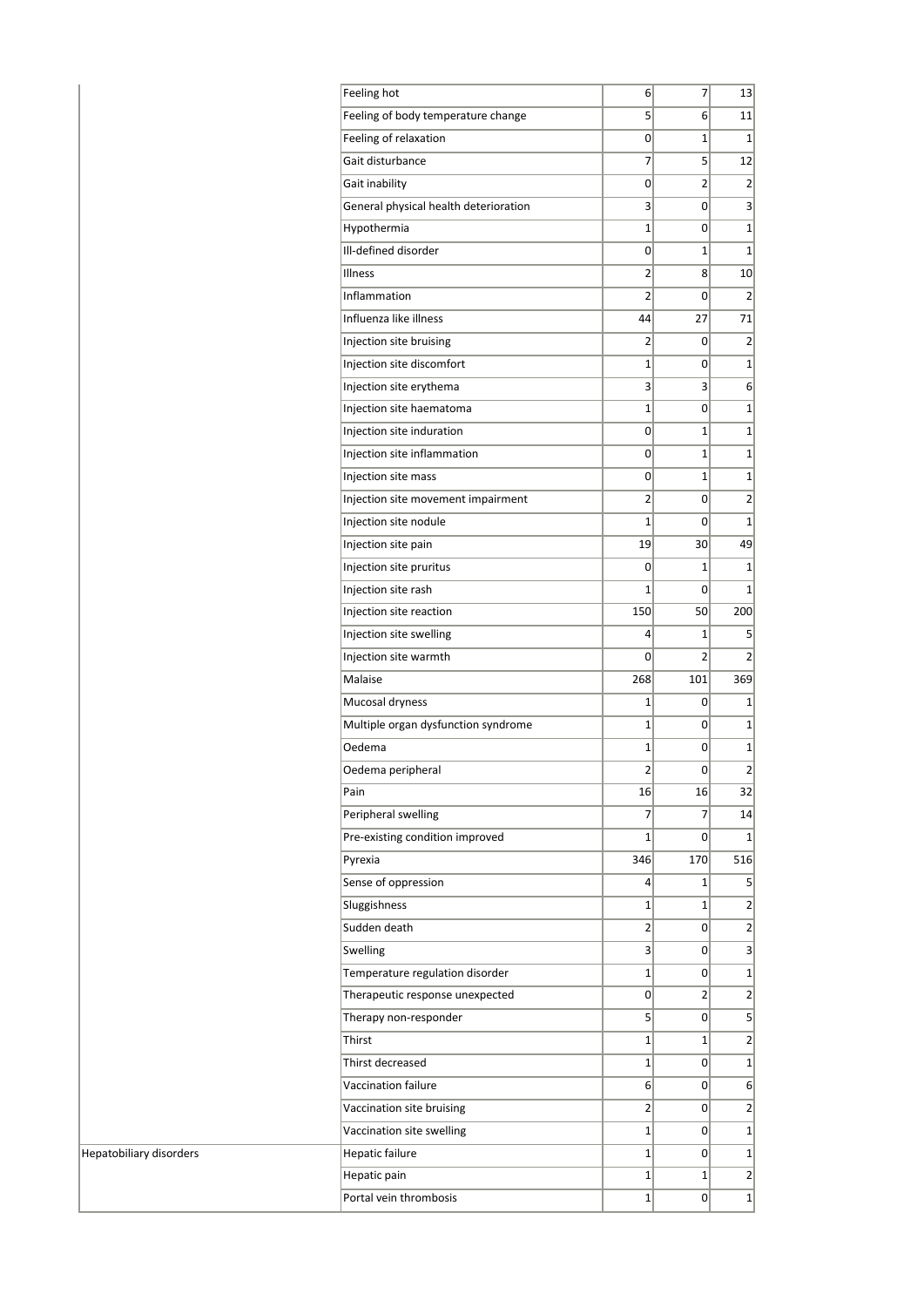| Immune system disorders                        | Allergy to arthropod bite                        | $\mathbf 1$    | 0              | $1\vert$        |
|------------------------------------------------|--------------------------------------------------|----------------|----------------|-----------------|
|                                                | Anaphylactic reaction                            | $\overline{2}$ | 0              | $\overline{2}$  |
|                                                | Autoimmune disorder                              | $\overline{4}$ | 0              | $\vert 4 \vert$ |
|                                                | Hypersensitivity                                 | 5              | 6 <sup>1</sup> | 11              |
|                                                | Immune system disorder                           | $\overline{2}$ | 0              | $\overline{2}$  |
| Infections and infestations                    | Appendicitis                                     | $\mathbf{1}$   | 0              | $1\vert$        |
|                                                | Asymptomatic COVID-19                            | $\mathbf 1$    | $\mathbf{0}$   | $1\vert$        |
|                                                | <b>Bronchitis</b>                                | $\overline{2}$ | $\mathbf 0$    | $\overline{2}$  |
|                                                | COVID-19                                         | 30             | 14             | 44              |
|                                                | COVID-19 pneumonia                               | $\overline{2}$ | 0              | $\overline{2}$  |
|                                                | Conjunctivitis                                   | $\mathbf 1$    | 0              | $1\vert$        |
|                                                | Ear infection                                    | $\mathbf 0$    | $\overline{2}$ | $\overline{2}$  |
|                                                | Encephalitis                                     | $\mathbf 1$    | 0              | $1\vert$        |
|                                                | Epididymitis                                     | $\mathbf 0$    | $\mathbf{1}$   | $1\vert$        |
|                                                | Fungal infection                                 | $\mathbf 1$    | 0              | $1\vert$        |
|                                                | Genital herpes                                   | $\mathbf 1$    | $1\vert$       | $\overline{2}$  |
|                                                | Genital ulcer syndrome                           | $\mathbf{1}$   | 0              | $1\vert$        |
|                                                | Herpes ophthalmic                                | $\mathbf 1$    | 0              | $1\vert$        |
|                                                | Herpes simplex                                   | $\mathbf 0$    | $1\vert$       | $1\vert$        |
|                                                | Herpes zoster                                    | $\overline{2}$ | 2              | $\vert 4 \vert$ |
|                                                | Hordeolum                                        | $\overline{2}$ | 0              | $\overline{2}$  |
|                                                | Infection                                        | $\mathbf 1$    | 0              | $1\vert$        |
|                                                | Influenza                                        | $\mathbf 1$    | $1\vert$       | $\overline{2}$  |
|                                                | Injection site infection                         | $\mathbf 1$    | 0              | $1\vert$        |
|                                                | Meningitis viral                                 | $\mathbf 1$    | 0              | $1\vert$        |
|                                                | Nasopharyngitis                                  | $\overline{4}$ | 16             | 20              |
|                                                | Oral herpes                                      | $\mathbf 0$    | $\overline{2}$ | $\overline{2}$  |
|                                                | Oral infection                                   | 0              | $1\vert$       | $1\vert$        |
|                                                | Pharyngitis                                      | $\mathbf 1$    | 0              | $1\vert$        |
|                                                | Pneumonia                                        | $\overline{3}$ | $1\vert$       | $\vert$         |
|                                                | Pustule                                          | $\overline{0}$ | $1\vert$       | $1\vert$        |
|                                                | Rash pustular                                    | 0              | $1\vert$       | $1\vert$        |
|                                                | <b>Rhinitis</b>                                  | 0              | $1\vert$       | $1\vert$        |
|                                                | Septic shock                                     | $\mathbf 1$    | 0              | $1\vert$        |
|                                                | Suspected COVID-19                               | $\overline{2}$ | 3 <sup>2</sup> | $\vert$         |
|                                                | Tonsillitis                                      | $\mathbf{1}$   | 0              | $1\vert$        |
|                                                | Urinary tract infection                          | $\overline{0}$ | $1\vert$       | $1\vert$        |
| Injury, poisoning and procedural complications | Chillblains                                      | $\mathbf{1}$   | 0              | $1\vert$        |
|                                                | Contusion                                        | $\overline{0}$ | $\mathsf{S}$   | $\mathsf{S}$    |
|                                                | Exposure via breast milk                         | 0              | $1\vert$       | $1\vert$        |
|                                                | Fall                                             | 6 <sup>2</sup> | $1\vert$       | $\overline{7}$  |
|                                                | Inappropriate schedule of product administration | 0              | 2              | $\overline{2}$  |
|                                                | Metal poisoning                                  | $\mathbf 0$    | $1\vert$       | $1\vert$        |
|                                                | Muscle injury                                    | $\overline{0}$ | $1\vert$       | $1\vert$        |
|                                                | Nasal injury                                     | $1\,$          | 0              | $1\vert$        |
|                                                | Off label use                                    | $\mathbf 1$    | $\overline{2}$ | $\vert$         |
|                                                | Product administered to patient of inappropriate | $\mathbf{1}$   | 0              | $1\vert$        |
|                                                | Product administration error                     | 0              | $1\vert$       | $1\vert$        |
| Investigations                                 | Blood creatine phosphokinase increased           | $\mathbf{1}$   | 0              | $1\vert$        |
|                                                | Blood glucose increased                          | $1\vert$       | 0              | $1\vert$        |
|                                                |                                                  |                |                |                 |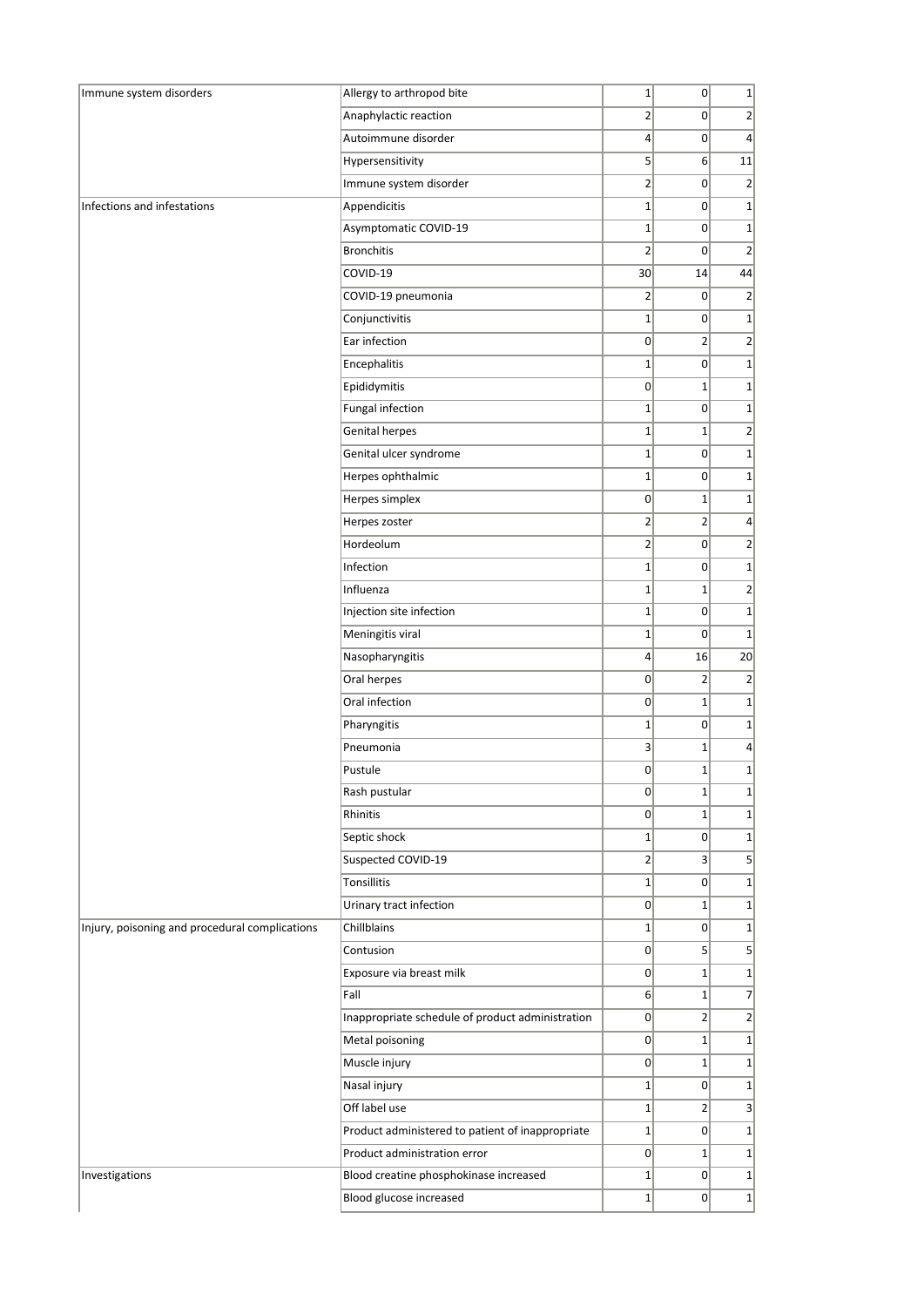|                                                 | Blood pressure decreased                       | 3               | $\mathsf{O}$    | 3 <sup>1</sup>   |
|-------------------------------------------------|------------------------------------------------|-----------------|-----------------|------------------|
|                                                 | Blood pressure increased                       | $\overline{2}$  | $\vert 4 \vert$ | $6 \mid$         |
|                                                 | Body temperature increased                     | $\mathbf{1}$    | 3               | $\vert$          |
|                                                 | C-reactive protein increased                   | $\overline{5}$  | $\overline{2}$  | $\overline{7}$   |
|                                                 | Electrocardiogram repolarisation abnormality   | $\mathbf{1}$    | 0               | $1\vert$         |
|                                                 | Eosinophil count increased                     | 0               | $1\vert$        | $1\vert$         |
|                                                 | Fibrin D dimer increased                       | 6               | $\mathbf{1}$    | $\overline{7}$   |
|                                                 | Heart rate decreased                           | $\mathbf 1$     | $\overline{0}$  | $1\overline{ }$  |
|                                                 | Heart rate increased                           | 11              | 7               | 18               |
|                                                 | Heparin-induced thrombocytopenia test positive | $\mathbf{1}$    | $\overline{0}$  | $\vert$ 1        |
|                                                 | Hormone level abnormal                         | $\overline{0}$  | $\overline{2}$  | 2                |
|                                                 | International normalised ratio abnormal        | $\mathbf{1}$    | $\mathbf{0}$    | $1\vert$         |
|                                                 | Lipase increased                               | $\mathbf{1}$    | $\overline{0}$  | $1\vert$         |
|                                                 | Lymph nodes scan abnormal                      | $\mathbf{1}$    | 0               | $1\vert$         |
|                                                 | Lymphocyte count decreased                     | 0               | $\mathbf{1}$    | $\mathbf{1}$     |
|                                                 | Lymphocyte count increased                     | 0               | $\mathbf{1}$    | $1\vert$         |
|                                                 | Lymphocyte morphology abnormal                 | 0               | $\mathbf{1}$    | $1\vert$         |
|                                                 | Magnetic resonance imaging heart               | $\mathbf{1}$    | $\overline{0}$  | $1\vert$         |
|                                                 | Neutrophil count increased                     | 0               | $\mathbf{1}$    | $1\vert$         |
|                                                 | Oxygen saturation decreased                    | $\mathbf{1}$    | $1\vert$        | $\overline{2}$   |
|                                                 | PCO2 decreased                                 | $\mathbf{1}$    | $\Omega$        | $1\vert$         |
|                                                 | Pleural fluid analysis abnormal                | $\mathbf{1}$    | $\Omega$        | $\mathbf{1}$     |
|                                                 | Prothrombin time shortened                     | $\mathbf{1}$    | $\mathbf{1}$    | 2                |
|                                                 | Respiratory rate increased                     | 0               | $\mathbf{1}$    | $1\vert$         |
|                                                 | Reticulocyte count increased                   | $\mathbf{1}$    | $\overline{0}$  | $\mathbf{1}$     |
|                                                 | SARS-CoV-2 test positive                       | 9               | 5               | 14               |
|                                                 | Shift to the left                              | $\mathbf{1}$    | $\overline{0}$  | $1\overline{ }$  |
|                                                 | Sperm concentration decreased                  | $\mathbf{1}$    | $\Omega$        | $\mathbf{1}$     |
|                                                 | Total lung capacity decreased                  | $\mathbf{1}$    | $\overline{0}$  | $\mathbf{1}$     |
|                                                 | Troponin abnormal                              | $\mathbf{1}$    | $\overline{0}$  | $1\vert$         |
|                                                 | Troponin increased                             | 3               | 0               | $\vert$          |
|                                                 | Weight decreased                               | $\overline{2}$  | $\overline{0}$  | $\left  \right $ |
|                                                 | White blood cell count decreased               | 0               | $\mathbf{1}$    | $1\vert$         |
| Metabolism and nutrition disorders              | Appetite disorder                              | $\mathbf{1}$    | $\overline{0}$  | $1\vert$         |
|                                                 | Decreased appetite                             | 14              | $\overline{7}$  | 21               |
|                                                 | Dehydration                                    | $\vert 3 \vert$ | $1\vert$        | $\vert$          |
|                                                 | Fluid retention                                | 0               | $\mathbf{1}$    | $\mathbf{1}$     |
| Musculoskeletal and connective tissue disorders | Arthralgia                                     | 198             | 75              | 273              |
|                                                 | Arthritis                                      | $\overline{2}$  | $\overline{0}$  | $\overline{2}$   |
|                                                 | Arthropathy                                    | $\mathbf 1$     | $\Omega$        | $1\vert$         |
|                                                 | Axillary mass                                  | $\mathbf{0}$    | $\mathbf{1}$    | $1\overline{ }$  |
|                                                 | Back pain                                      | 14              | 16              | 30               |
|                                                 | Bone pain                                      | 0               | $\mathbf{2}$    | $\overline{2}$   |
|                                                 | <b>Bursitis</b>                                | $\overline{2}$  | $\overline{0}$  | $\overline{2}$   |
|                                                 | Epiphyseal disorder                            | $\mathbf{1}$    | $\overline{0}$  | $1\vert$         |
|                                                 | Groin pain                                     | $\mathbf{1}$    | $\overline{0}$  | $1\vert$         |
|                                                 | Intervertebral disc protrusion                 | $\mathbf{1}$    | $\overline{0}$  | $1\vert$         |
|                                                 | Joint ankylosis                                | $\mathbf{1}$    | $\overline{0}$  | $1\vert$         |
|                                                 | Joint stiffness                                | 3               | $\overline{0}$  | $\vert$          |
|                                                 | Limb discomfort                                | 9               | 6 <sup>1</sup>  | 15               |
|                                                 |                                                |                 |                 |                  |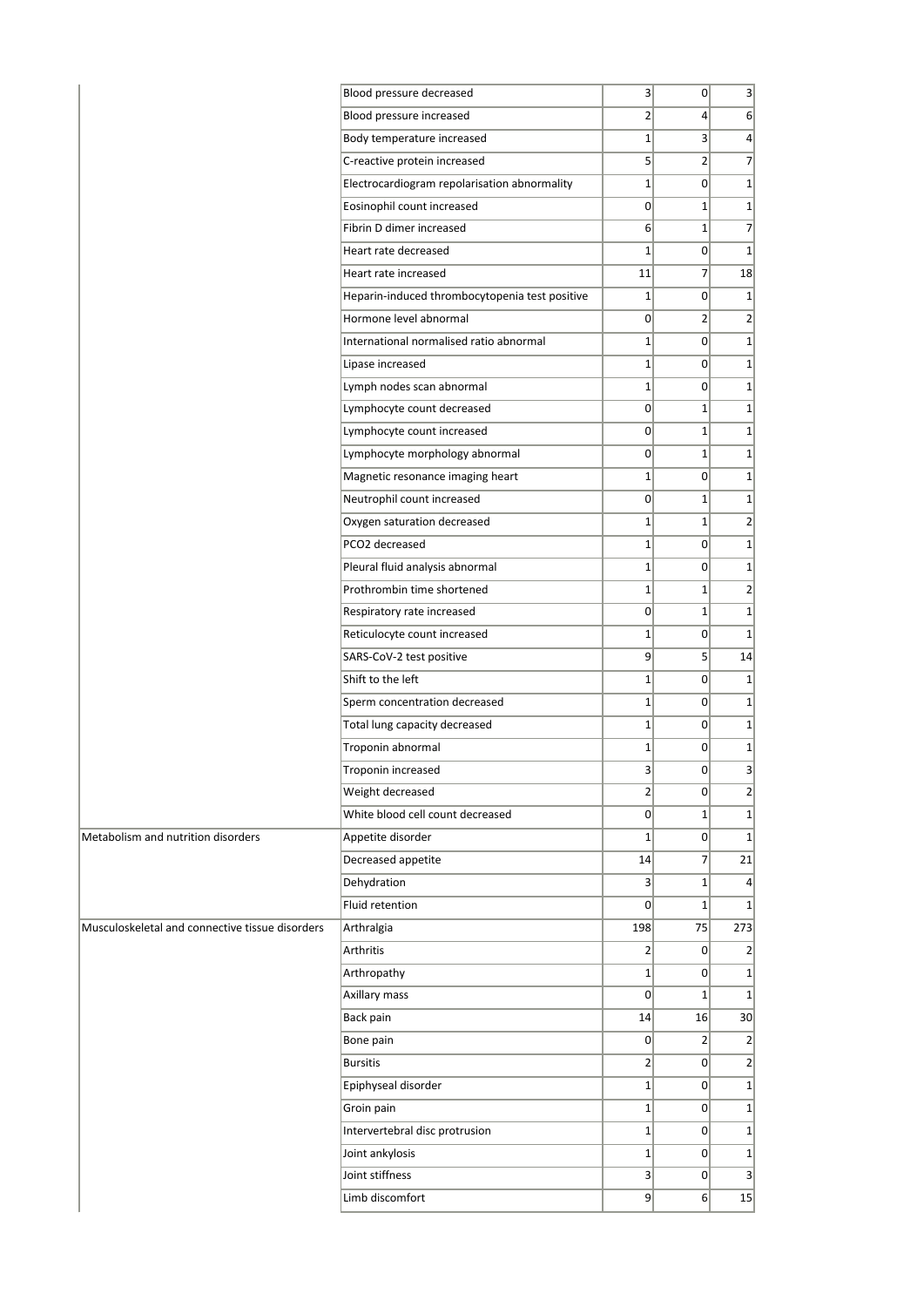|                                                                         | Muscle atrophy                   | $\mathbf{1}$     | 0               | 1               |
|-------------------------------------------------------------------------|----------------------------------|------------------|-----------------|-----------------|
|                                                                         | Muscle spasms                    | 12               | $\overline{7}$  | 19              |
|                                                                         | Muscle tightness                 | $\mathbf{1}$     | $1\vert$        | $\overline{2}$  |
|                                                                         | Muscular weakness                | 11               | 8 <sup>2</sup>  | 19              |
|                                                                         | Musculoskeletal chest pain       | 2                | 0               | $\overline{2}$  |
|                                                                         | Musculoskeletal discomfort       | $\overline{2}$   | $1\vert$        | 3               |
|                                                                         | Musculoskeletal pain             | $\overline{2}$   | 0               | $\overline{2}$  |
|                                                                         | Musculoskeletal stiffness        | 10               | 10 <sup>1</sup> | 20 <sup>2</sup> |
|                                                                         | Myalgia                          | 324              | 151             | 475             |
|                                                                         | Neck pain                        | 8 <sup>2</sup>   | 10 <sup>1</sup> | 18              |
|                                                                         | Neuropathic muscular atrophy     | $\mathbf{1}$     | 0               | $1\vert$        |
|                                                                         | Nuchal rigidity                  | $\mathbf{1}$     | 0               | $1\vert$        |
|                                                                         | Osteonecrosis                    | $\mathbf{1}$     | 0               | $1\vert$        |
|                                                                         | Pain in extremity                | 31               | 34              | 65              |
|                                                                         | Pain in jaw                      | $\mathbf 0$      | $1\vert$        | $1\vert$        |
|                                                                         | Periarthritis                    | $\mathbf{1}$     | 0               | $1\vert$        |
|                                                                         | Polymyalgia rheumatica           | $\mathbf{1}$     | $\Omega$        | $1\vert$        |
|                                                                         | Temporomandibular joint syndrome | $1\vert$         | 0               | $1\vert$        |
|                                                                         | Tendon disorder                  | $\mathbf 0$      | $\mathbf{1}$    | $1\vert$        |
|                                                                         | Tendon pain                      | $\mathbf{1}$     | 0               | $1\vert$        |
|                                                                         | Torticollis                      | $\mathbf{1}$     | 0               | $1\vert$        |
| Neoplasms benign, malignant and unspecified (incl Angiocentric lymphoma |                                  | $\mathbf{1}$     | 0               | $1\vert$        |
| cysts and polyps)                                                       | Brain neoplasm benign            | $\mathbf{1}$     | 0               | $1\vert$        |
|                                                                         | Colon cancer stage IV            | $1\vert$         | 0               | $1\vert$        |
|                                                                         | Metastases to liver              | $1\vert$         | 0               | $1\vert$        |
| Nervous system disorders                                                | Ageusia                          | $\vert 3 \vert$  | $1\vert$        | $\vert$         |
|                                                                         | Allodynia                        | $\mathbf{1}$     | $\overline{0}$  | $1\vert$        |
|                                                                         | Altered state of consciousness   | $\mathbf{2}$     | 0               | $\overline{2}$  |
|                                                                         | Amnesia                          | $\mathbf{1}$     | $\mathbf{1}$    | $\overline{2}$  |
|                                                                         | Anosmia                          | $\vert 4 \vert$  | $\mathbf{1}$    | $\vert$         |
|                                                                         | Balance disorder                 | $6 \overline{6}$ | $\overline{4}$  | 10              |
|                                                                         | Bell's palsy                     | $1\vert$         | 0               | $1\vert$        |
|                                                                         | <b>Burning sensation</b>         | $\vert 4 \vert$  | $\vert 3 \vert$ | 7               |
|                                                                         | Carotid artery dissection        | $\mathbf{1}$     | 0               | $1\vert$        |
|                                                                         | Cerebral haematoma               | $\mathbf{1}$     | 0               | $1\vert$        |
|                                                                         | Cerebral haemorrhage             | 3                | 0               | 3               |
|                                                                         | Cerebral venous thrombosis       | $1\vert$         | $\overline{0}$  | $1\vert$        |
|                                                                         | Cerebrovascular accident         | $\vert 3 \vert$  | 0               | 3               |
|                                                                         | Cognitive disorder               | $1\vert$         | 0               | $1\vert$        |
|                                                                         | Disturbance in attention         | $\vert$ 3        | $\vert$         | $\overline{7}$  |
|                                                                         | <b>Dizziness</b>                 | 36               | 29              | 65              |
|                                                                         | Dizziness postural               | $1\vert$         | 0               | $1\vert$        |
|                                                                         | Dysgeusia                        | $\overline{2}$   | 8 <sup>1</sup>  | 10 <sup>1</sup> |
|                                                                         | Dyskinesia                       | $1\vert$         | 0               | $1\vert$        |
|                                                                         | Dysstasia                        | $\overline{2}$   | $\vert$         | $6 \mid$        |
|                                                                         | Electric shock sensation         | $\overline{2}$   | $1\vert$        | 3               |
|                                                                         | Encephalomalacia                 | $1\vert$         | 0               | $1\vert$        |
|                                                                         | Facial paralysis                 | $\overline{2}$   | $\overline{0}$  | $\overline{2}$  |
|                                                                         | <b>Facial paresis</b>            | $\overline{2}$   | 0               | $\overline{2}$  |
|                                                                         | Febrile convulsion               | $1\vert$         | $\overline{0}$  | $1\vert$        |
|                                                                         |                                  |                  |                 |                 |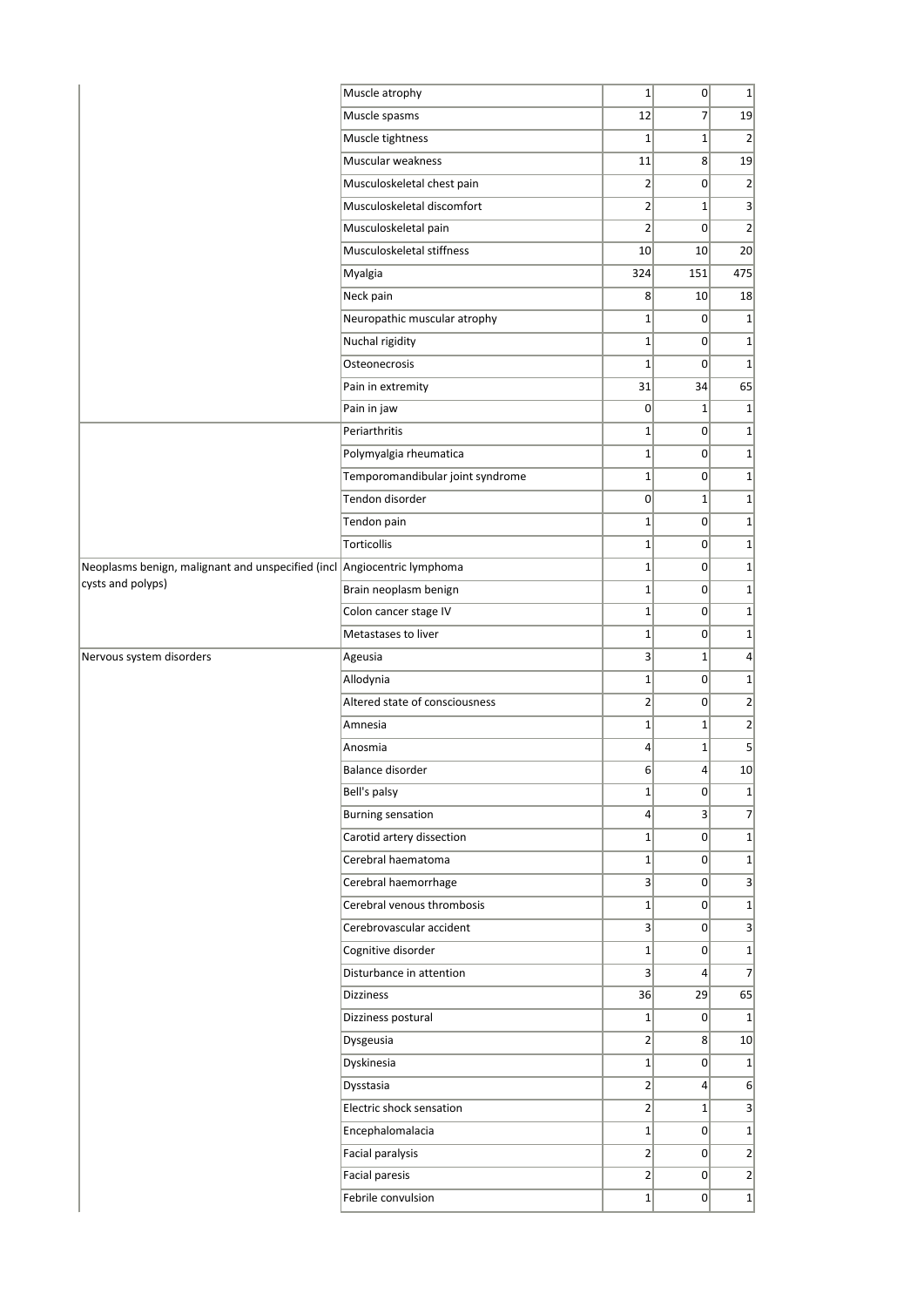| Guillain-Barre syndrome            | 4              | 0              | 4              |
|------------------------------------|----------------|----------------|----------------|
| Head discomfort                    | 4              | 2              | 6              |
| Headache                           | 388            | 186            | 574            |
| Hemianopia                         | 1              | 0              | 1              |
| Hemiparesis                        | $\mathbf{1}$   | 0              | $\mathbf{1}$   |
| Hemiplegia                         | $\overline{2}$ | 0              | $\overline{2}$ |
| Horner's syndrome                  | 1              | 0              | $\mathbf{1}$   |
| Hyperaesthesia                     | 0              | $\mathbf{1}$   | $\mathbf{1}$   |
| Hyperreflexia                      | 0              | $\mathbf{1}$   | $\mathbf 1$    |
| Hypersomnia                        | 2              | 5              | 7              |
| Hypoaesthesia                      | 6              | 6              | 12             |
| Hypokinesia                        | 1              | 0              | $\mathbf{1}$   |
| Hypotonia                          | $\overline{2}$ | 0              | $\overline{2}$ |
| Ischaemic stroke                   | 2              | 0              | $\overline{2}$ |
| Loss of consciousness              | 8              | 0              | 8              |
| Memory impairment                  | 2              | 1              | 3              |
| Mental impairment                  | 2              | 1              | 3              |
| Meralgia paraesthetica             | $\overline{1}$ | 0              | $\mathbf{1}$   |
| Migraine                           | 10             | 5              | 15             |
| Miller Fisher syndrome             | 1              | 0              | 1              |
| Monoplegia                         | $\mathbf{1}$   | 0              | $\mathbf{1}$   |
| Movement disorder                  | 3              | 0              | 3              |
| Multiple sclerosis                 | 0              | 1              | $\overline{1}$ |
| Muscle contractions involuntary    | $\mathbf{1}$   | 0              | $\mathbf{1}$   |
| Narcolepsy                         | $\mathbf{1}$   | 0              | $\mathbf{1}$   |
| Nervous system disorder            | 5              | 1              | 6              |
| Neuralgia                          | 5              | 3              | 8              |
| Neuralgic amyotrophy               | $\overline{2}$ | 0              | $\overline{2}$ |
| Neuropathy peripheral              | 0              | $\mathbf{1}$   | $\mathbf 1$    |
| Ophthalmic migraine                | $\mathbf{1}$   | 0              | $\mathbf{1}$   |
| Paraesthesia                       | 22             | 16             | 38             |
| Paralysis                          | 1              | 0              | 1              |
| Parosmia                           | 0              | 4              | $\overline{4}$ |
| Partial seizures                   | $\mathbf{1}$   | 0              | $\mathbf{1}$   |
| Presyncope                         | 3              | 0              | 3              |
| Psychomotor hyperactivity          | $\mathbf 1$    | 0              | $\mathbf{1}$   |
| Reduced facial expression          | 0              | $\mathbf{1}$   | $\mathbf{1}$   |
| Restless legs syndrome             | 0              | 3              | 3              |
| Sciatica                           | 0              | 1              | 1              |
| Seizure                            | 2              | 0              | $\overline{2}$ |
| Sensory disturbance                | 0              | 3              | 3              |
| Sensory loss                       | 2              | 3              | 5              |
| Somnolence                         | 4              | 4              | 8              |
| Speech disorder                    | $\overline{2}$ | $\overline{2}$ | 4              |
|                                    |                |                |                |
| Spinal cord disorder               | 1              | 0              | 1              |
| Superior sagittal sinus thrombosis | $\mathbf{1}$   | 0              | $\mathbf{1}$   |
| Syncope                            | 13             | 0              | 13             |
| Taste disorder                     | $\mathbf{1}$   | $\mathbf{1}$   | 2              |
| Tremor                             | 11             | 13             | 24             |
| Trigeminal nerve disorder          | 0              | 1              | 1              |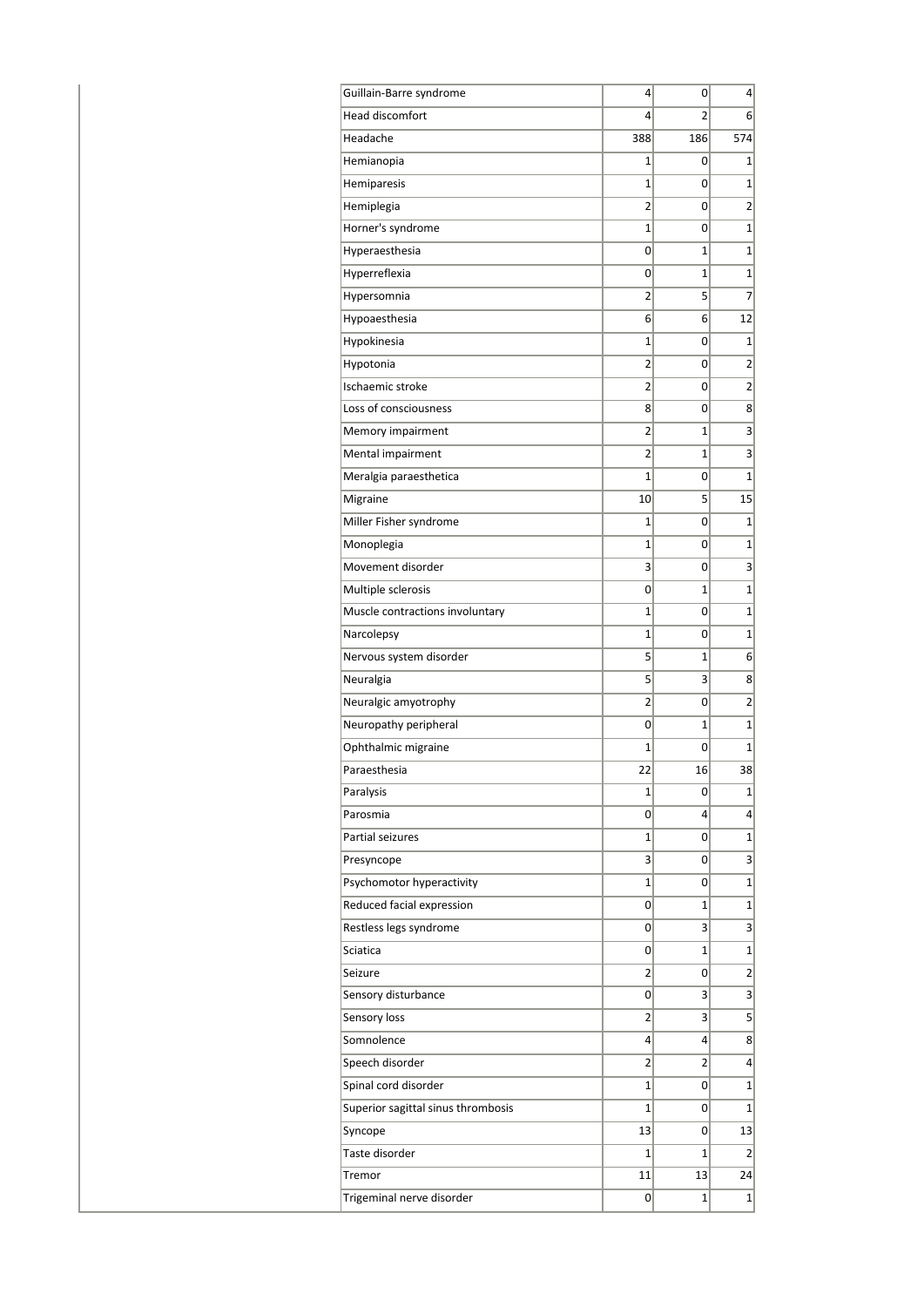| Pregnancy, puerperium and perinatal conditions | Foetal death                             | $\overline{2}$          | $\overline{0}$  | 2 <sup>2</sup>  |
|------------------------------------------------|------------------------------------------|-------------------------|-----------------|-----------------|
|                                                | High foetal head                         | $\mathbf{1}$            | 0               | $1\vert$        |
| Product issues                                 | Suspected counterfeit product            | 0                       | $\mathbf{1}$    | $1\vert$        |
| Psychiatric disorders                          | Affect lability                          | $\mathbf{1}$            | 0               | $1\vert$        |
|                                                | Affective disorder                       | $\mathbf{1}$            | $\overline{0}$  | $1\vert$        |
|                                                | Aggression                               | $1\vert$                | $\overline{0}$  | $1\vert$        |
|                                                | Algophobia                               | 0                       | $1\vert$        | $1\vert$        |
|                                                | Anxiety                                  | $\mathbf{1}$            | $\vert 3 \vert$ | $\vert$         |
|                                                | Apathy                                   | 0                       | $\mathbf{1}$    | $1\vert$        |
|                                                | Confusional state                        | $\vert$                 | $\overline{2}$  | $6 \mid$        |
|                                                | Conversion disorder                      | $1\vert$                | 0               | $1\vert$        |
|                                                | Delirium                                 | $\overline{2}$          | $\overline{0}$  | $\overline{2}$  |
|                                                | Depersonalisation/derealisation disorder | $1\vert$                | 0               | $1\vert$        |
|                                                | Depressed mood                           | $\mathbf{1}$            | 0               | $1\vert$        |
|                                                | Depression                               | $\mathbf{1}$            | $\overline{0}$  | $1\vert$        |
|                                                | Disorganised speech                      | 0                       | $1\vert$        | $1\vert$        |
|                                                | Disorientation                           | $\overline{2}$          | 0               | $\overline{2}$  |
|                                                | Dissociation                             | $\mathbf{1}$            | 0               | $1\vert$        |
|                                                | <b>Emotional distress</b>                | 0                       | $1\vert$        | $1\vert$        |
|                                                | Hallucination                            | $\overline{\mathbf{3}}$ | $\overline{0}$  | $\vert$         |
|                                                | <b>Head banging</b>                      | $\mathbf 1$             | $\overline{0}$  | $1\vert$        |
|                                                | Hyposomnia                               | $\mathbf 1$             | 0               | $1\overline{ }$ |
|                                                | Insomnia                                 | 11                      | 9               | 20              |
|                                                | Irritability                             | $\pmb{0}$               | $\mathbf{1}$    | $1\vert$        |
|                                                | Libido decreased                         | 0                       | $1\vert$        | $1\vert$        |
|                                                | Listless                                 | 0                       | $1\vert$        | $1\vert$        |
|                                                | Mental fatigue                           | 0                       | $1\vert$        | $1\vert$        |
|                                                | Mood altered                             | 0                       | $\mathbf{1}$    | $1\vert$        |
|                                                | Mood swings                              | $\mathbf{1}$            | $\overline{0}$  | $\mathbf{1}$    |
|                                                | Nightmare                                | 0                       | $1\vert$        | $1\vert$        |
|                                                | Paramnesia                               | 0                       | $1\vert$        | $1\vert$        |
|                                                | Poor quality sleep                       | $\vert 4 \vert$         | $\vert$ 3       | 7               |
|                                                | Restlessness                             | $\mathbf{1}$            | 0               | $1\vert$        |
|                                                | Sleep disorder                           | $5\overline{)}$         | $1\vert$        | 6               |
|                                                | Thinking abnormal                        | $\overline{0}$          | $1\vert$        | $1\vert$        |
| Renal and urinary disorders                    | Acute kidney injury                      | 3                       | $\overline{0}$  | $\vert$         |
|                                                | Bladder disorder                         | $1\vert$                | $\overline{0}$  | $1\vert$        |
|                                                | Cystitis noninfective                    | 0                       | 2               | $\overline{2}$  |
|                                                | Glomerulonephritis membranous            | $1\vert$                | $\overline{0}$  | $1\vert$        |
|                                                | Glomerulonephritis minimal lesion        | $\mathbf{1}$            | $\overline{0}$  | $1\vert$        |
|                                                | Haematuria                               | $\overline{0}$          | $1\vert$        | $\mathbf{1}$    |
|                                                | Nephrolithiasis                          | $\overline{0}$          | $1\vert$        | $1\vert$        |
|                                                | Nephrotic syndrome                       | $\mathbf{1}$            | 0               | $1\vert$        |
|                                                | Pollakiuria                              | $1\vert$                | $\overline{0}$  | $1\vert$        |
|                                                | Renal disorder                           | $\overline{2}$          | 0               | $\overline{2}$  |
|                                                | Renal infarct                            | $\mathbf{1}$            | $\overline{0}$  | $1\vert$        |
|                                                | Renal pain                               | 2                       | 2               | $\vert$         |
|                                                | Renal vein thrombosis                    | $\mathbf{1}$            | $\overline{0}$  | $\mathbf{1}$    |
|                                                | Urinary incontinence                     | 0                       | $1\vert$        | $1\vert$        |
|                                                | Urinary retention                        | $1\vert$                | $\overline{0}$  | $1\vert$        |
|                                                |                                          |                         |                 |                 |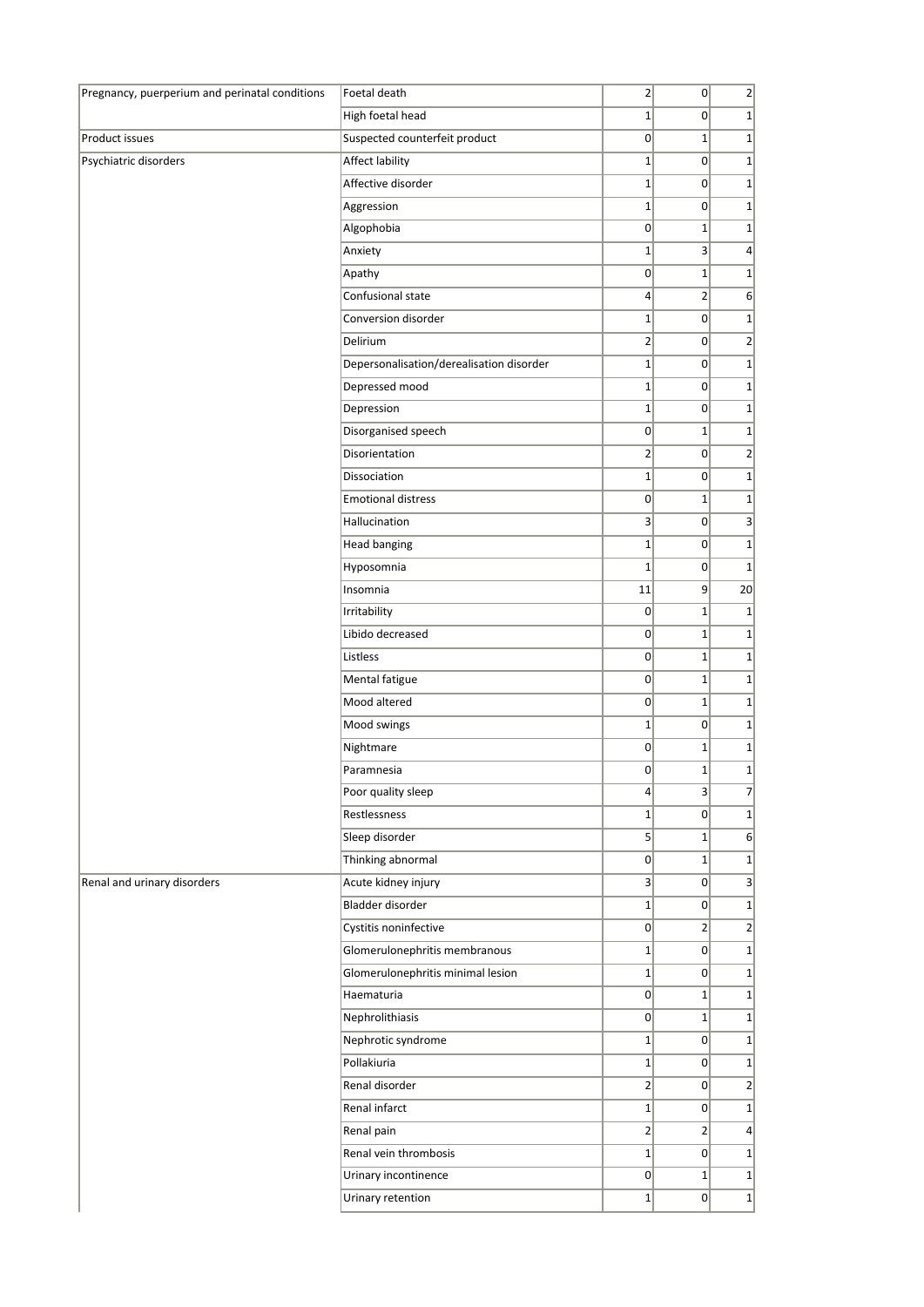|                                                 | Urine abnormality          | $1\vert$        | $1\vert$        | $\overline{2}$ |
|-------------------------------------------------|----------------------------|-----------------|-----------------|----------------|
| Reproductive system and breast disorders        | Amenorrhoea                | $\overline{4}$  | 20 <sup>2</sup> | 24             |
|                                                 | Breast pain                | 0               | $\vert$ 3       | $\vert$ 3      |
|                                                 | <b>Breast swelling</b>     | $\mathbf{1}$    | $\mathbf{1}$    | $\overline{2}$ |
|                                                 | Dysmenorrhoea              | $\vert 4 \vert$ | $\vert$         | 8              |
|                                                 | Endometriosis              | 0               | $1\vert$        | $1\vert$       |
|                                                 | Erectile dysfunction       | $\mathbf{1}$    | $\mathbf{0}$    | $\mathbf{1}$   |
|                                                 | Heavy menstrual bleeding   | 9               | 12              | 21             |
|                                                 | Hypomenorrhoea             | $1\vert$        | $\mathbf{1}$    | $\overline{2}$ |
|                                                 | Intermenstrual bleeding    | $\overline{2}$  | 6 <sup>1</sup>  | 8 <sup>2</sup> |
|                                                 | Menometrorrhagia           | $\mathbf{1}$    | 3 <sup>2</sup>  | $\vert$        |
|                                                 | Menstrual disorder         | $\overline{7}$  | 13              | 20             |
|                                                 | Menstruation delayed       | $1\vert$        | 5               | $6 \mid$       |
|                                                 | Menstruation irregular     | $\overline{7}$  | 13              | 20             |
|                                                 | Oligomenorrhoea            | $1\vert$        | $5\overline{)}$ | $6 \mid$       |
|                                                 | Ovarian cyst               | $\mathbf{1}$    | $\mathbf{1}$    | $\overline{2}$ |
|                                                 | Pelvic pain                | $1\vert$        | 0               | $1\vert$       |
|                                                 | Polymenorrhoea             | $\vert 4 \vert$ | 5 <sup>1</sup>  | 9              |
|                                                 | Postmenopausal haemorrhage | $\vert 4 \vert$ | $\overline{0}$  | $\vert$        |
|                                                 | Premenstrual pain          | 0               | $1\vert$        | $1\vert$       |
|                                                 | Testicular pain            | $\mathbf{1}$    | $\overline{2}$  | 3              |
|                                                 | <b>Testicular swelling</b> | $1\vert$        | 0               | $\mathbf{1}$   |
|                                                 | Uterine cyst               | $1\vert$        | $\overline{0}$  | $1\vert$       |
|                                                 | Uterine spasm              | 0               | $\mathbf{1}$    | $1\vert$       |
|                                                 | Vaginal haemorrhage        | $\mathbf{2}$    | $\vert 4 \vert$ | 6              |
|                                                 | Vaginal odour              | $\overline{0}$  | $\mathbf{1}$    | $1\vert$       |
|                                                 | Vulvovaginal inflammation  | $1\vert$        | $\overline{0}$  | $1\vert$       |
| Respiratory, thoracic and mediastinal disorders | Aphonia                    | $\overline{0}$  | $1\vert$        | $1\vert$       |
|                                                 | Asphyxia                   | $1\vert$        | 0               | $1\vert$       |
|                                                 | Asthmatic crisis           | $\mathbf{1}$    | 0               | $1\vert$       |
|                                                 | Choking sensation          | $1\vert$        | $\overline{0}$  |                |
|                                                 | Cough                      | 8 <sup>2</sup>  | 10              | 18             |
|                                                 | Dysphonia                  | $1\vert$        | 0               | $1\vert$       |
|                                                 | Dyspnoea                   | 25              | 25              | 50             |
|                                                 | Dyspnoea at rest           | $1\vert$        | 0               | $1\vert$       |
|                                                 | Dyspnoea exertional        | $1\vert$        | $\overline{0}$  | $1\vert$       |
|                                                 | Epistaxis                  | $\mathbf{2}$    | 6 <sup>1</sup>  | 8 <sup>2</sup> |
|                                                 | Haemoptysis                | $\sigma$        | $1\vert$        | $1\vert$       |
|                                                 | Hyperventilation           | $\vert$         | 2               | $\vert$        |
|                                                 | Lung disorder              | $\overline{2}$  | 0               | $\overline{2}$ |
|                                                 | Nasal congestion           | $\overline{2}$  | $1\vert$        | $\vert$        |
|                                                 | Nasal obstruction          | $1\vert$        | $\mathbf{1}$    | 2              |
|                                                 | Oropharyngeal discomfort   | $1\vert$        | $\overline{0}$  | $1\vert$       |
|                                                 | Oropharyngeal pain         | 5 <sup>2</sup>  | 6               | 11             |
|                                                 | Paranasal sinus discomfort | 0               | $1\vert$        | $1\vert$       |
|                                                 | Pharyngeal oedema          | $1\vert$        | $\overline{0}$  | $1\vert$       |
|                                                 | Pharyngeal swelling        | $\overline{2}$  | 0               | 2              |
|                                                 | Pleural effusion           | $\overline{2}$  | $\overline{0}$  | $\overline{2}$ |
|                                                 | Pleurisy                   | $1\vert$        | $1\vert$        | 2              |
|                                                 | Pneumothorax               | $1\vert$        | $\overline{0}$  | $\overline{1}$ |
|                                                 |                            |                 |                 |                |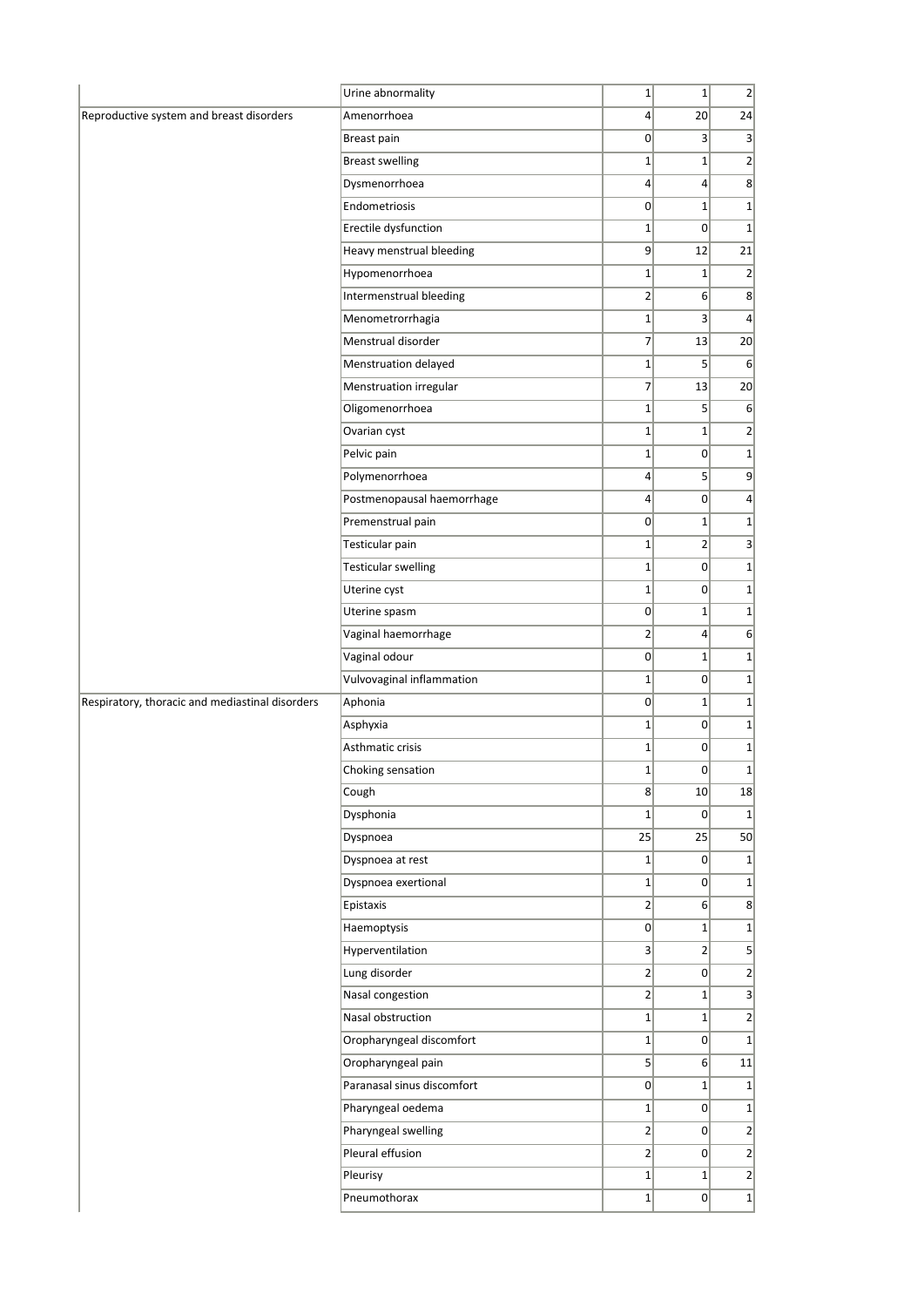|                                        | Productive cough         | 0               | $1\vert$        | $1\vert$         |
|----------------------------------------|--------------------------|-----------------|-----------------|------------------|
|                                        | Pulmonary embolism       | 8 <sup>2</sup>  | 0               | $8^{\circ}$      |
|                                        | Pulmonary infarction     | $1\vert$        | 0               | $1\vert$         |
|                                        | Pulmonary oedema         | $\overline{2}$  | $\overline{0}$  | $\overline{2}$   |
|                                        | Pulmonary pain           | $\overline{2}$  | $\overline{0}$  | $\overline{2}$   |
|                                        | Respiratory arrest       | $1\vert$        | 0               | $\overline{1}$   |
|                                        | Respiratory disorder     | $\vert 4 \vert$ | $\vert$         | $\vert$          |
|                                        | Respiratory distress     | 2               | $1\vert$        | $\overline{3}$   |
|                                        | Respiratory failure      | $\vert$         | 0               | $\vert$          |
|                                        | Rhinorrhoea              | $\overline{5}$  | $1\vert$        | 6                |
|                                        | Sinus pain               | 0               | $1\vert$        | $1\vert$         |
|                                        | Sneezing                 | $\vert$         | 0               | $\left 4\right $ |
|                                        | Throat irritation        | 0               | $1\vert$        | $1\vert$         |
|                                        | Tracheal disorder        | $1\vert$        | 0               | 1                |
|                                        | Vocal cord disorder      | $1\vert$        | 0               | $1\vert$         |
|                                        | Vocal cord dysfunction   | $1\vert$        | 0               | $1\vert$         |
|                                        | Yawning                  | $\mathbf{1}$    | $\overline{0}$  | $1\vert$         |
| Skin and subcutaneous tissue disorders | Acne                     | $\overline{2}$  | 0               | $\overline{2}$   |
|                                        | <b>Blood blister</b>     | $1\vert$        | 0               | $1\vert$         |
|                                        | Cold sweat               | 0               | $1\vert$        | $1\vert$         |
|                                        | Dermatitis allergic      | 0               | $1\vert$        | $1\vert$         |
|                                        | Dry skin                 | $1\vert$        | 0               | $1\vert$         |
|                                        | Ecchymosis               | $1\vert$        | $\overline{2}$  | $\vert$          |
|                                        | Eczema                   | 0               | $1\vert$        | $1\vert$         |
|                                        | Erythema                 | 3               | 6               | 9                |
|                                        | Erythema multiforme      | $1\vert$        | 0               | $\overline{1}$   |
|                                        | Henoch-Schonlein purpura | $\mathbf{1}$    | $\overline{0}$  | $\overline{1}$   |
|                                        | Hyperhidrosis            | 25              | 12              | 37               |
|                                        | Night sweats             | $\mathbf{1}$    | $1\vert$        | $\left  \right $ |
|                                        | Pain of skin             | 0               | 2               | $\overline{2}$   |
|                                        | Papule                   | 0               | $1\vert$        | $1\vert$         |
|                                        | Petechiae                | $\vert$ 3       | 2               | $\overline{5}$   |
|                                        | Piloerection             | 0               | $1\vert$        | $1\vert$         |
|                                        | Pruritus                 | $\vert$         | $\vert 4 \vert$ | $\vert$          |
|                                        | Psoriasis                | 3               | 0               | $\overline{3}$   |
|                                        | Purpura                  | $1\vert$        | $1\vert$        | $\left  \right $ |
|                                        | Pyoderma gangrenosum     | $1\vert$        | 0               | 1                |
|                                        | Rash                     | 9               | 2 <sup>2</sup>  | 11               |
|                                        | Rash erythematous        | $1\vert$        | 3               | $\left 4\right $ |
|                                        | Rash macular             | 6               | $\overline{2}$  | $\vert$          |
|                                        | Rash papular             | $1\vert$        | 0               | $1\vert$         |
|                                        | Rash pruritic            | 3               | $1\vert$        | $\left 4\right $ |
|                                        | Sensitive skin           | 3 <sup>2</sup>  | 0               | $\overline{3}$   |
|                                        |                          |                 |                 |                  |
|                                        | Skin burning sensation   | $1\vert$        | 2               | $\overline{3}$   |
|                                        | Skin discolouration      | 0               | $1\vert$        | $\overline{1}$   |
|                                        | Skin disorder            | 51              | 21              | 72               |
|                                        | Skin mass                | 0               | $1\vert$        | 1                |
|                                        | Skin odour abnormal      | $\overline{2}$  | $\overline{0}$  | $\overline{2}$   |
|                                        | Skin reaction            | 0               | $1\vert$        | $\overline{1}$   |
|                                        | Urticaria                | 6               | 0               | 6                |